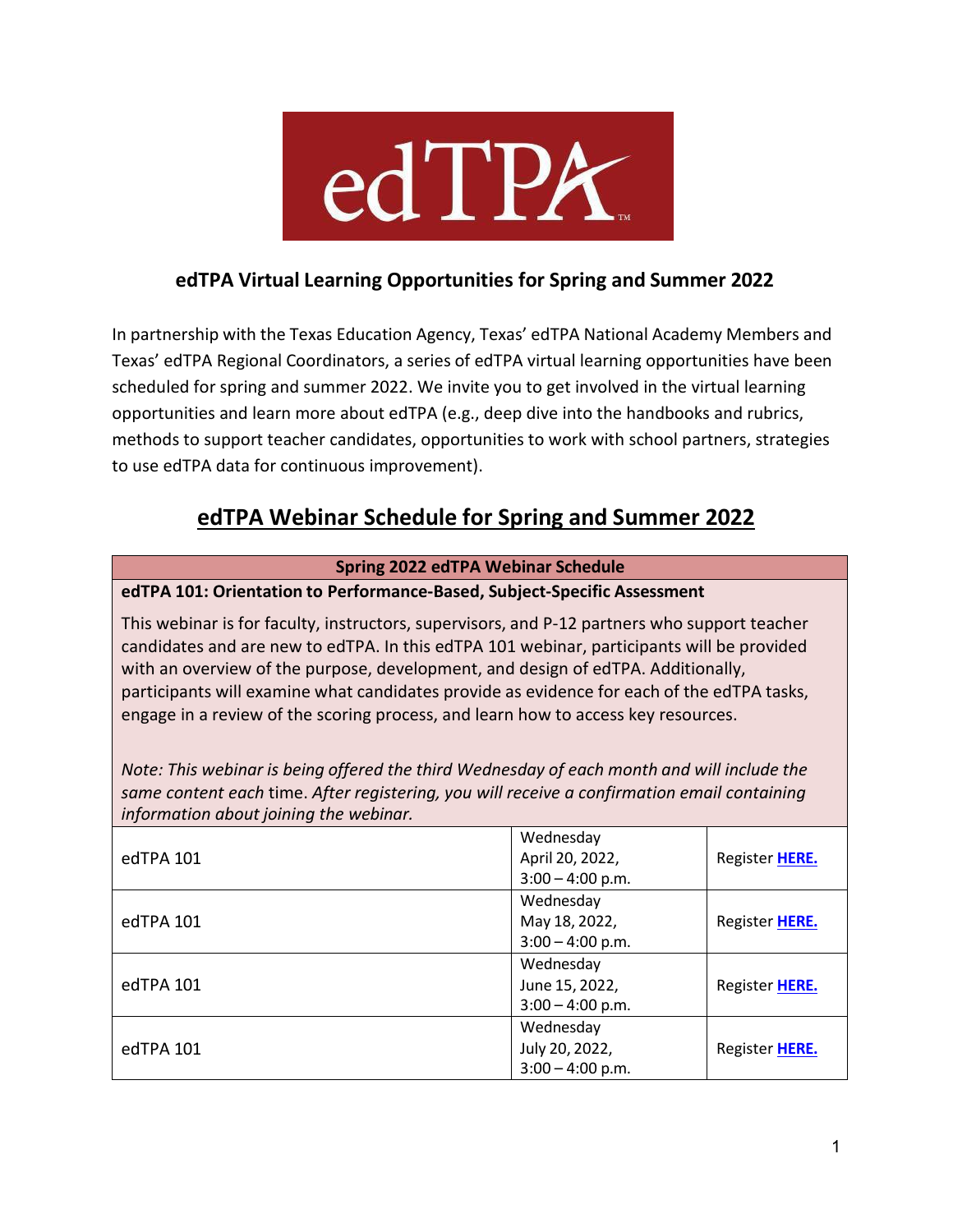# **edTPA Webinar Schedule for Spring and Summer 2022**

### **Spring 2022 edTPA Webinar Schedule**

#### **Webinar Series: edTPA Implementation, Support for the Change Process**

In this webinar series, an edTPA National Academy Member (affiliated with a Texas Educator Preparation Program) will orient participants to the subject-specific, performance-based assessment edTPA; provide examples of best practices to effectively implement edTPA; identify strategies when supporting candidates during instruction and implementation; and describe methods for using and learning from edTPA evidence. This series will be offered three times between January and July 2022. After registering, you will receive a confirmation email containing information about joining the webinar.

| <b>Implementation Series</b><br>January - April                        | Day/Time                                                                                                                                   | <b>How to Join</b>               |
|------------------------------------------------------------------------|--------------------------------------------------------------------------------------------------------------------------------------------|----------------------------------|
| Part 1: Orientation to edTPA                                           | Thursday<br>January 20, 2022,<br>3:00 p.m. - 4:00 p.m.                                                                                     |                                  |
| Part 2: Preparing to Implement edTPA                                   | Thursday<br>February 17, 2022,<br>3:00 p.m. - 4:00 p.m.                                                                                    | Register <b>HERE</b> for         |
| Part 3: Supporting Candidates during Instruction<br>and Implementation | Thursday<br>March 10, 2022,<br>3:00 p.m. - 4:00 p.m.                                                                                       | the series.                      |
| Part 4: Learning from edTPA Evidence                                   | Thursday<br>April 21, 2022,<br>3:00 p.m. - 4:00 p.m.                                                                                       |                                  |
| <b>Implementation Series</b><br><b>May</b>                             | Day/Time                                                                                                                                   | <b>How to Join</b>               |
| Part 1: Orientation to edTPA                                           | Thursday<br>May 5, 2022,<br>3:30 p.m. $-4:30$ p.m.                                                                                         |                                  |
| Part 2: Preparing to Implement edTPA                                   | *Tuesday<br>May 10, 2022,<br>3:30 p.m. - 4:30 p.m.<br>* Please note Tuesday,<br>rather than Thursday<br>due to facilitator<br>availability | Register HERE for<br>the series. |
| Part 3: Supporting Candidates during Instruction<br>and Implementation | Thursday<br>May 19, 2022,<br>3:30 p.m. - 4:30 p.m.                                                                                         |                                  |
| Part 4: Learning from edTPA Evidence                                   | Thursday<br>May 26, 2022,<br>$3:30$ p.m. $-4:30$ p.m.                                                                                      |                                  |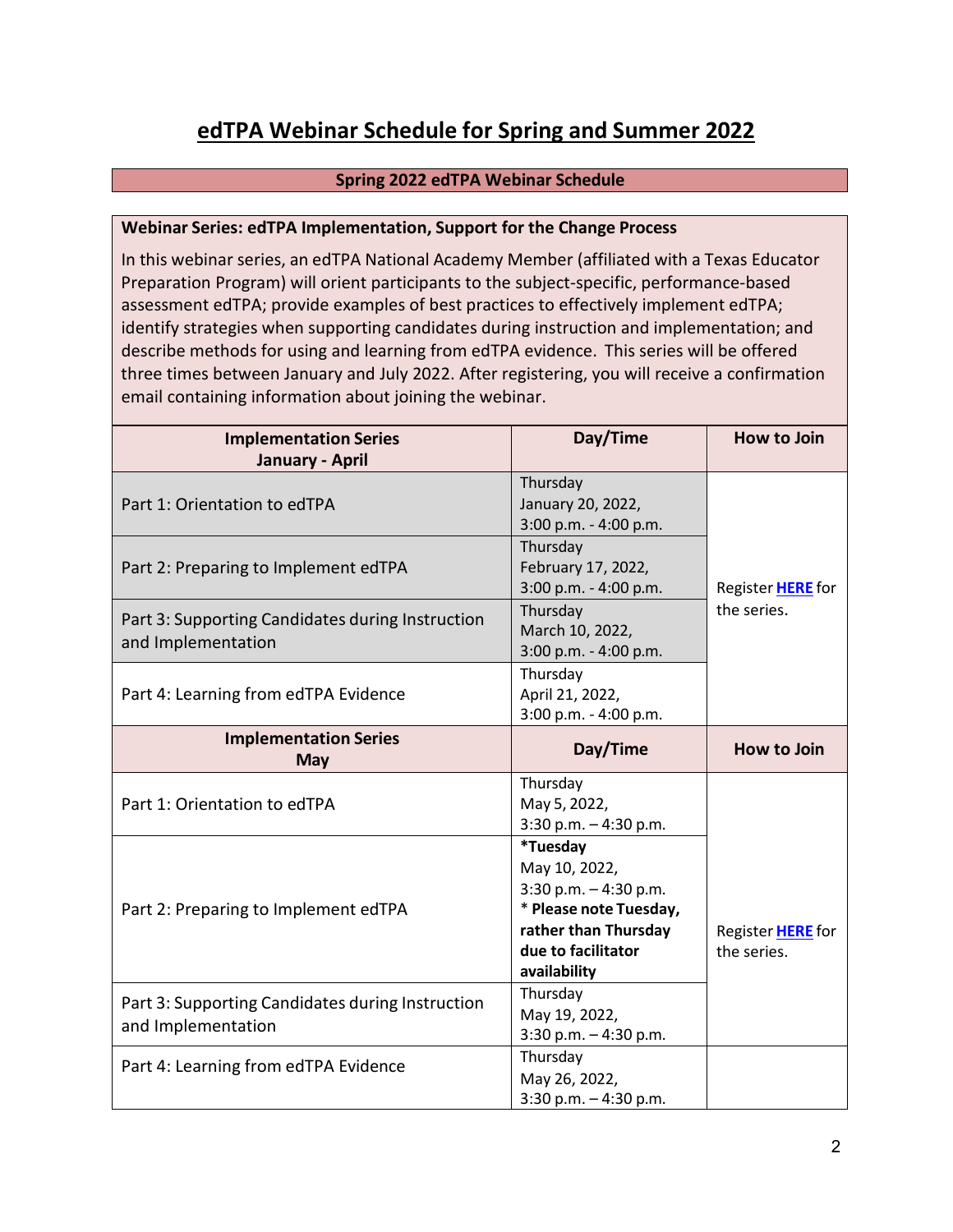| <b>Implementation Series</b><br>June - July                            | Day/Time                                              | How to Join                      |
|------------------------------------------------------------------------|-------------------------------------------------------|----------------------------------|
| Part 1: Orientation to edTPA                                           | Thursday<br>June 16, 2022,<br>3:00 p.m. - 4:00 p.m.   |                                  |
| Part 2: Preparing to Implement edTPA                                   | Thursday<br>June 30, 2022,<br>3:00 p.m. - 4:00 p.m.   | Register HERE for<br>the series. |
| Part 3: Supporting Candidates during Instruction<br>and Implementation | Thursday<br>July 14, 2022,<br>3:00 p.m. - 4:00 p.m.   |                                  |
| Part 4: Learning from edTPA Evidence                                   | Thursday<br>July 28, 2022,<br>$3:00$ p.m. - 4:00 p.m. |                                  |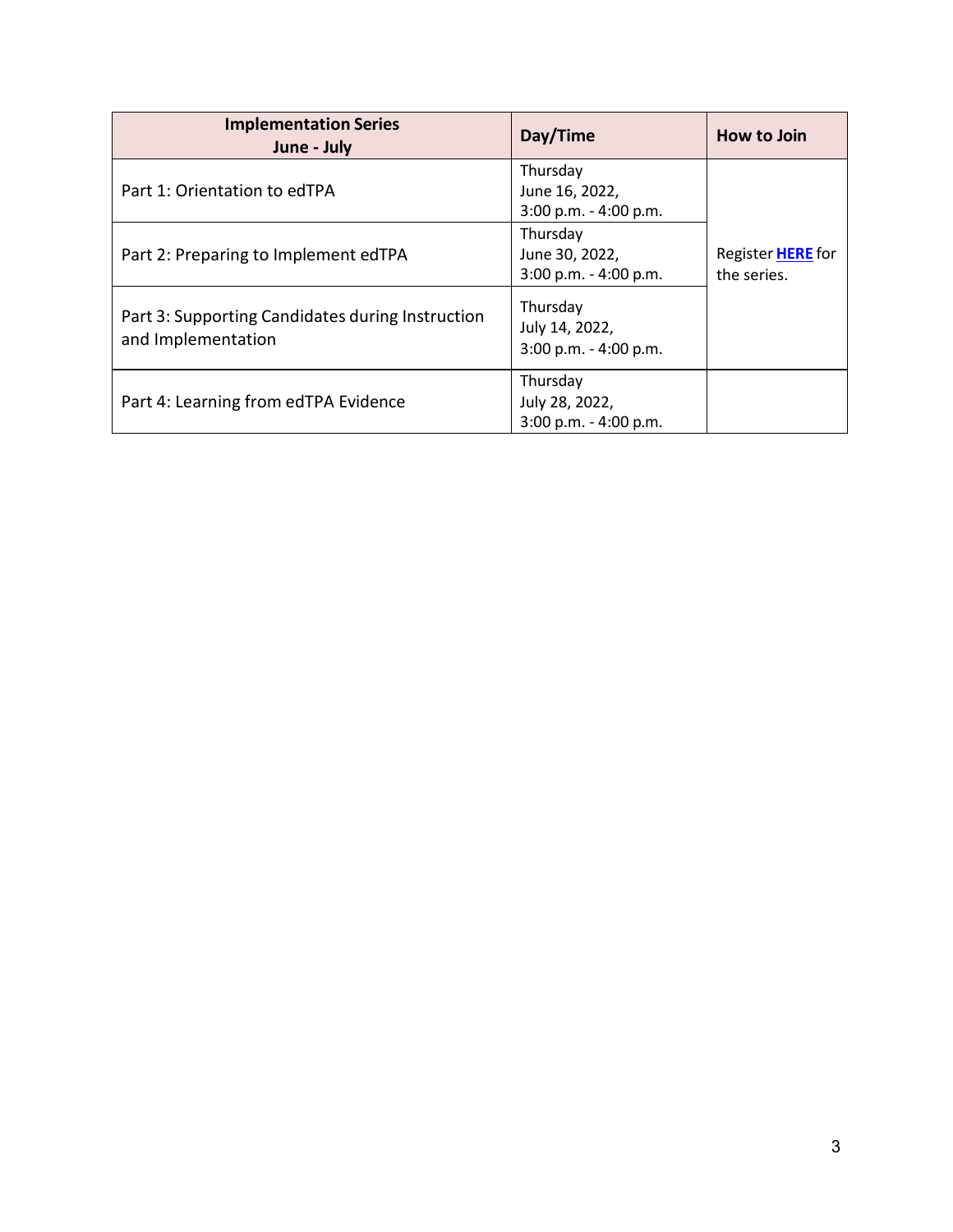# **edTPA Webinar Schedule for Spring and Summer 2022**

### **Spring 2022 edTPA Webinar Schedule**

#### **Key edTPA Topics**

The webinars listed below are for faculty, instructors, supervisors, and P-12 partners who support teacher candidates. Descriptions for each webinar can be found below. . After registering, you will receive a confirmation email containing information about joining the webinar.

| <b>Topic</b>                                                                                                                                                                                                                                                                                                                                                                                                                                                                                                                                                                                                      | Day/Time                                                 | How to Join        |
|-------------------------------------------------------------------------------------------------------------------------------------------------------------------------------------------------------------------------------------------------------------------------------------------------------------------------------------------------------------------------------------------------------------------------------------------------------------------------------------------------------------------------------------------------------------------------------------------------------------------|----------------------------------------------------------|--------------------|
| Understanding Academic Language in edTPA:<br><b>Supporting Learning and Language Development</b>                                                                                                                                                                                                                                                                                                                                                                                                                                                                                                                  | Thursday<br>January 27, 2022,<br>3:00 p.m. - 4:00 p.m.   | Register HERE.     |
| In this webinar, a member of the edTPA National<br>Academy and/or representative(s) from a Texas<br>educator preparation program will provide participants                                                                                                                                                                                                                                                                                                                                                                                                                                                        | Monday<br>April 4, 2022,<br>3:00 p.m. - 4:00 p.m.        | Register HERE.     |
| with an overview of academic language and<br>demonstrate how academic language is an integral<br>construct in edTPA through the lens of equitable<br>instructional practices.                                                                                                                                                                                                                                                                                                                                                                                                                                     | Wednesday<br>May 11, 2022,<br>3:00 p.m. - 4:00 p.m.      | Register HERE.     |
| <b>Topic</b>                                                                                                                                                                                                                                                                                                                                                                                                                                                                                                                                                                                                      | Day/Time                                                 | <b>How to Join</b> |
| <b>Texas Teachers Who Support Teacher Candidates</b><br>The targeted audience for this webinar is cooperating<br>and mentor teachers who support teacher candidates.<br>In this webinar, a member of the edTPA National<br>Academy will provide an overview of edTPA; explain<br>what candidates will include in their edTPA portfolio;<br>describe the types of support that will enrich<br>candidates' clinical and internship experiences; and<br>demonstrate the alignment of what edTPA measures<br>and what Texas values and measures in terms of the<br>essential knowledge and skills of Texas' teachers. | Thursday<br>February 24, 2022,<br>4:30 p.m. $-5:30$ p.m. | Register HERE.     |
| <b>Topic</b>                                                                                                                                                                                                                                                                                                                                                                                                                                                                                                                                                                                                      | Day/Time                                                 | <b>How to Join</b> |
| <b>Equity Features of edTPA</b><br>In this webinar, a member of the edTPA National<br>Academy and/or representative(s) from a Texas<br>preparation<br>educator<br>will<br>provide<br>program<br>opportunities for participants to examine the equitable<br>instructional practices embedded in the edTPA tasks<br>and rubrics. Furthermore, the session facilitator(s) will<br>provide examples of best practices to help prepare<br>equity-minded candidates.                                                                                                                                                    | Thursday<br>March 24, 2022,<br>3:00 p.m. - 4:00 p.m.     | Register HERE.     |
| <b>Topic</b>                                                                                                                                                                                                                                                                                                                                                                                                                                                                                                                                                                                                      | Day/Time                                                 | <b>How to Join</b> |